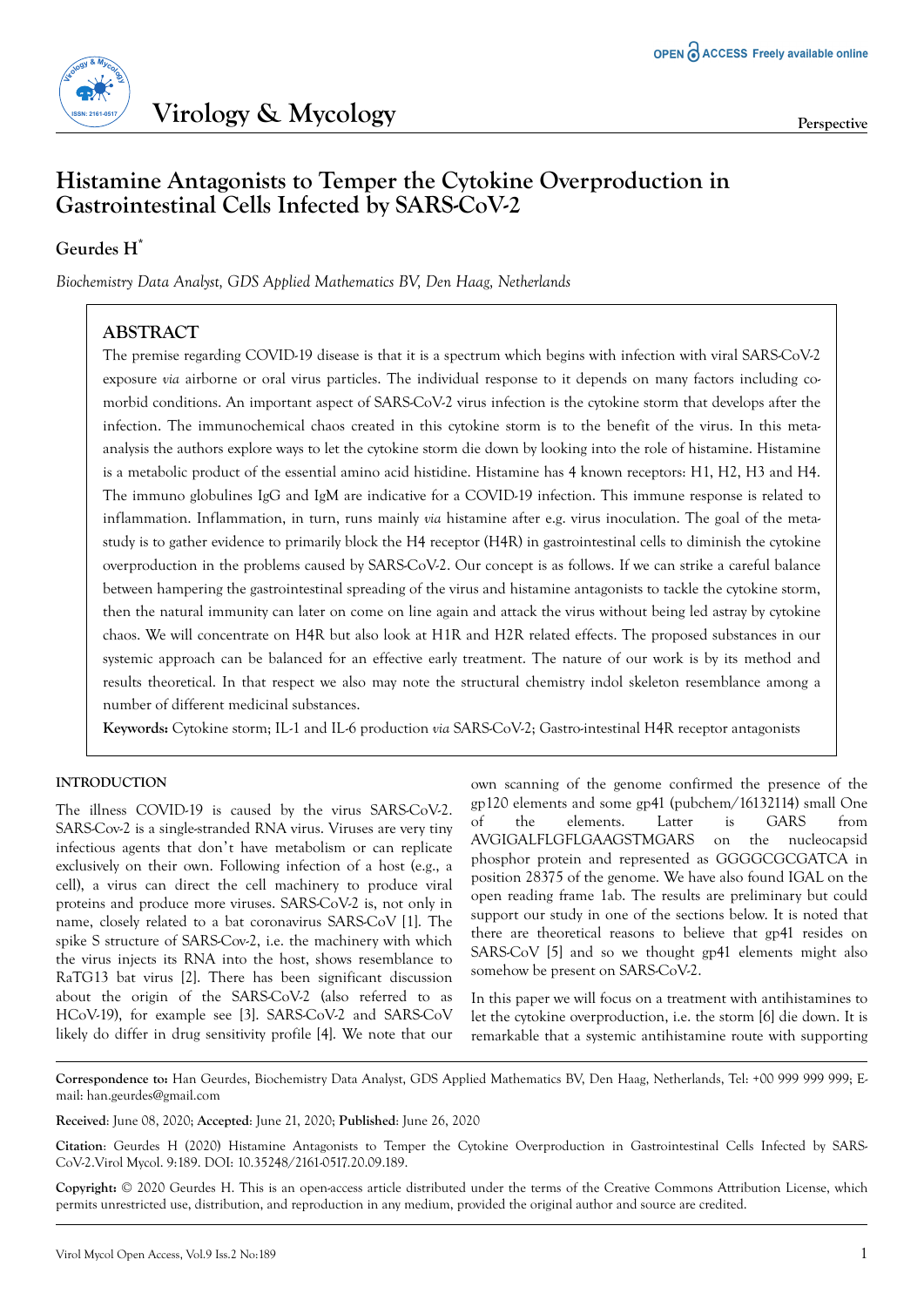### **Geurdes H**

substances to fight the virus appears to be largely ignored in the treatment of COVID-19. We believe that a systemic approach can exist next to direct attack approaches such as the use of antiparasitic ivermectine [7] and [8], to eliminate the virus. In a previous study in Parasitology, [9], it was reported that proinflammatory interleukin IL-1 $\beta$  was most likely increased in human material tested *in vitro* after treatment with ivermectin. The interleukins IL-1 and IL-6 are the cytokines that are generated *via* the virus to create cytokine chaos and to sneak through the immunity defenses. Moreover, IL-6 induces the overexpression of ACE2 receptors [10] on the host cell. So the ACE2 route of infection can be furthered by interleukin production. Histamine can influence the production of IL-1 in the lung tissue [11]. The mechanism of action of ivermectin is its resemblance to gamma-amino butiric acid (GABA) [12]. Additionally, there can be clinical toxicity problems associated with ivermectine, like e.g. ataxia and bradycardia[12]. It is used in HIV-1 treatment and can therefore, count as support substance to histamine in the attempt let the cytokine storm die down. The latter is the main pillar in our systematic theoretical treatment approach.

### **Highlights**

With our approach we found e.g. JNJ-7777120 being capable to suppress cytokine overproduction *via* histamine. With indomethacine we are likely able to hamper the nonstructural protein nsp7 route of infection. In the gastrointestinal cells, the H4R antagonist JNJ7777120 repairs the damage by indomethacine.

### **INFLAMMATION**

A major aspect of the SARS-CoV-2 infection is the occurrence of inflammation. Anti-inflammatory response is the coordinated activation of signaling pathways that regulate inflammatorymediator levels in resident tissue cells and inflammatory cells recruited from the blood. The inflammation reactions can depend on local cellular environmental surroundings but they all share 1) cell surface pattern receptors recognize detrimental stimuli; 2) inflammatory pathways are activated; 3) inflammatory markers are released; and 4) inflammatory cells are recruited [13].

In [14], inflammation of tumor growth is described that shows epithelial cell growth and differentiation partly through histamine H1 and H4 engagement. The amount of natural IgE and of histamines are related. Let us first recapture the importance of histamine. Histamine has multiple effects on both the direct as well as the indirect immune response. To be more precise we recall [9]. The direct mechanism of immunomodulation involves interaction of an immunemodulator and/or its metabolite with a component of the immune cell itself. This can be investigated in vitro. The indirect mechanism of immune modulation involves interaction of the immune-modulator and/or its metabolite with a component of a non-immune cell. This depends on in vivo connections and is more difficult in vitro.

In the paper we will concentrate the attention on the role of histamine outside the central nervous system. This is the reason why we go very deep into the histamine 3 receptor. Obviously we are not excluding effects of antihistamines on the central nervous system microglia [15]. Moreover, histamine H3 receptors are also present in lung tissue and play an inhibitory role in the production of pro-inflammatory cytokine. There is increasing evidence suggesting that histamine is involved in the regulation of cytokine networks. More strongly: histamine can inhibit, next to IL-1, also inhibit the release of IL-2, IFN-g, and TNF (1115) and increase the release of IL-5, IL-6, and IL-8 [11].

Therefore, it depends which histamine receptor one targets in suppression and in which tissue it resides. Moreover, histamine H3 receptors are involved in gastric mucosal defense, inhibition of enteric neurotransmission and feedback regulation of histamine release [16]. A large body of evidence has unraveled the occurrence of histamine H4 receptors (H4R) in the gastrointestinal tract [16].

### **H1R**

Concerning the role of the histamine H1 receptors (H1R) let us look e.g. at levocetirizine. This substance blocks the histamine H1R. It is demonstrated that levocetirizine helps to fight difficult urticaria [17]. It is in that respect interesting to mention the fact that this substance inhibits the cytokine expression and viral replication of rhino virus [18]. Closely related to the rhino infection we may note that levocetirizine inhibits Inter Leukine 6 (IL-6) which also occurs in SARS-CoV-2 infection. The SARS-Cov-2 virus furthers the synthesis of IL-6 and along a.o. this route makes a cytokine storm. Note: The pathophysiology of SARS-CoV-2 is complex and largely unknown but is associated with an extensive immune reaction triggered by the excessive production of interleukin 1 beta (IL-1β), interleukin 6 (IL-6) and others [19]. Both cetirizine (a metabolite of hydroxyzine) and levocetirizine are H1 receptor antagonists. Levocitirizine (pubchem/compound/1549000) and citirizine (pubchem/ compound/2678) are stereo-chemically related. In [20] we can read that levocetirizine can imply iatrogenic complications. We surmise that this, because of similarities between the two molecules, most likely is also true for citirizine case.

### **H2R, the usnic acid/usneate case**

Usno or benzyldimethyl-(2-[2-(p-1,1,3,3tetramethylbutylphenoxy)ethoxy]ethyl)ammonium usneate, is a substance that can be found in lichens. We refer to pubchem/ compound/5646. In already older studies it was found to have a biological action [21]. In this latter study molecular information is readily available. Considering the biochemistry, M. Cocchietto, points at the fact that Usno is inhibitory against leukotriene biosynthesis [22]. Leukotienes and histamine are physiologically related. The relationship is also expressed in the response of the H2 receptor behavior. The production of leukotrienes is most of the time accompanied by the production of histamine and prostaglandins [23].

Leukotrienes are a family of lipid inflammatory mediators produced in leukocytes (white blood cells). They are the metabolic oxygenation of arachidonic acid by the enzyme 5 lipoxygenase (5-LO) [24]. Leukotrienes use lipid signaling to perform a regulation of immune response. Interestingly enough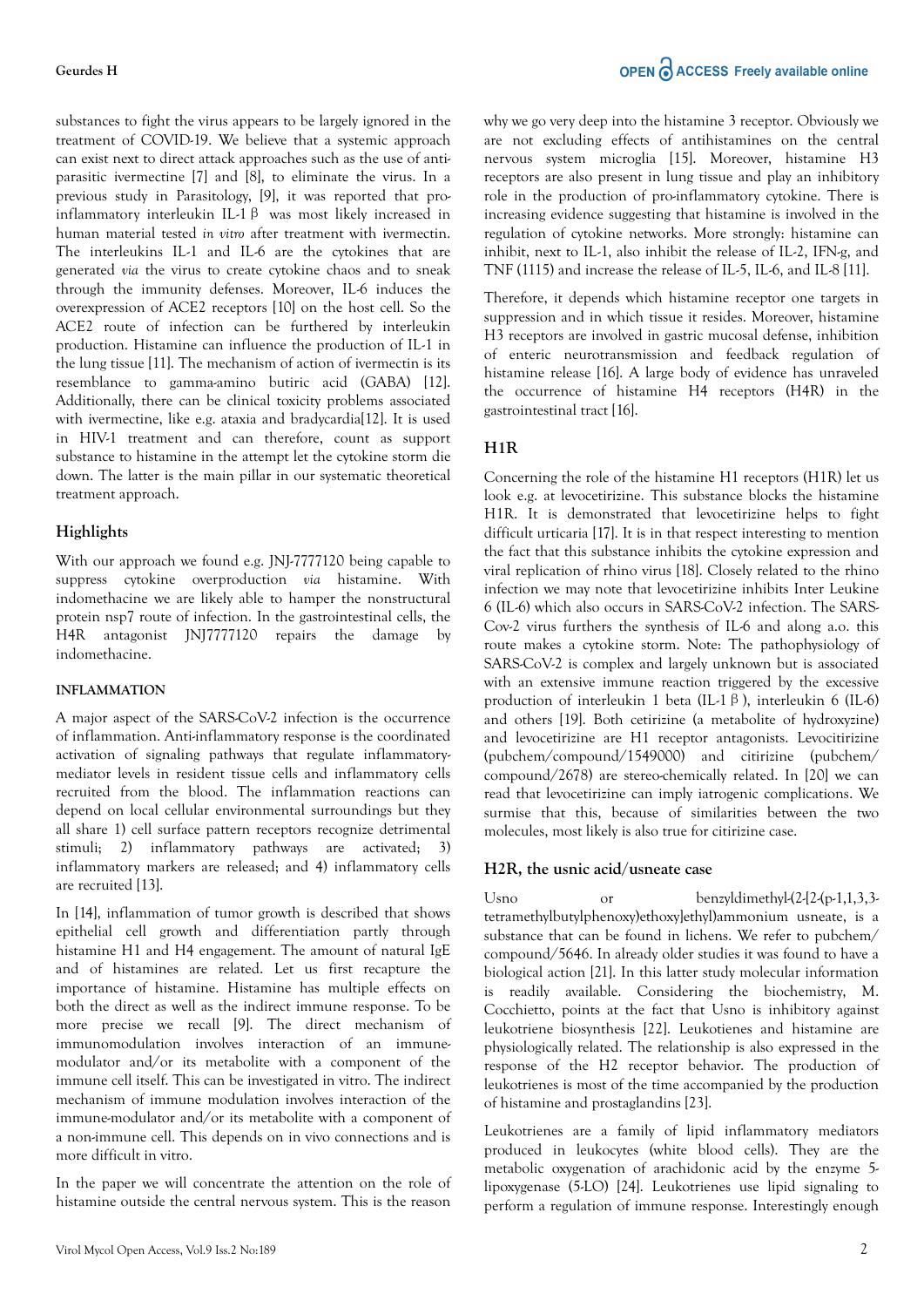#### **Geurdes H**

it was reported that the cellular signal substance cAMP, suppresses 5-OL. The leukotrienes exert their biological effects by binding to G-protein coupled receptors (GPCRs).

The histamine receptors, including H4R, are G-protein based. For example, eukotriene LTB4 is a strong attractant for many immune cells.

By the cAMP suppressive action for the synthesis of leukotrienes, it looks as though cAMP might take priority in cellular signaling. Furthermore, H2R activation runs most likely *via* stimulating cAMP synthesis. Referring back to the cosynthesis of histamine and leukotrienes and with an eye on the role of cAMP and leukotrienes under infection, we may note [25] that histamine suppresses the biosynthesis of leukotrienes. This is what both cAMP, histamine and Us no have in common. Human polymorphonuclear leukocytes (PMN) carry H2 receptors and are activated by the leukotriene LTB4. H2 receptor antagonists like cimetidine abrogate the suppression of leukotriene biosynthesis. The inhibition of LT biosynthesis by histamine was characterized by decreased arachidonic acid release and 5-lipoxygenase translocation to the nuclear membrane [25]. An H4 receptor blocker like e.g. thioperamide does not influence the biosynthesis of leukotrienes. This is in slight contrast to the fact that leukotrienes bind to G-protein receptors and H4R is of G-protein type.

Despite this unclarity it could be worthwhile to employ H4 blockers without affecting the synthesis of leukotrienes on the human PMN. Should one want to slightly block the leukotrienes biosynthesis then e.g. Usno can be employed [22] Usno is toxic however (pubchem/compound5646) and therefore might show iatrogenic difficulties. Nevertheless the stereo-chemical similarity to a 2,5-dihydroxyquinone "nucleus" in polyporic acid is most likely the active center [21]. This is perhaps a good starting point for altering the molecule to a less toxic level. The mechanisms of the antibiotic activity of usnic acid (viz. Usno) against Grampositive bacteria were attributed to its role as an un-coupler of oxidative phosphorylation, inhibiting the synthesis of adenosine triphosphate [26]. The same review reveals that usnic acid delivers apoptosis through the enabling of more protonated molecules to cross the membrane and release protons into the cell. As a result, the intracellular pH decreases and lead to the death (apoptosis) of the cells. This would in particular be interesting for therapies like with Zn where there is the suspicion that viral particles survive in infected cells.

### **H4R**

H4R is the newest of the four known histamine receptors. It belongs to the group of G-proteins and is coupled to the Gio protein [27]. H4Rs have been detected in different cell types of the gut, including immune cells, paracrine cells, endocrine cells and neurons. Moreover, H4R expression was reported in human colorectal cancer specimens [16]. A systematic list of H4R contains cells like mast cells, eosinophils, leukocytes, monocytes, CD8+T cells, basophils, dendritic cells, spleen and bone marrow [28]. The H4 receptor is expressed throughout the gastrointestinal tract as well as in the liver, pancreas and bile ducts [29]. H4Rs to modulate the function of mast cells, T cells, dendritic cells and eosinophils, it is natural to foresee a therapeutic potential of H4R antagonists in inflammatory disorders of the GI tract [16].

Eosinophils are stimulated by histamine and so the H4 receptor (H4R) plays an interfering role in generating the eosinophils that can attack intruding agents. In gastrointestinal SARS-CoV-2 infection [30], we can look at the H4 receptor as one of the sources of the cytokine storm. The hypothesis is: to block the H4R in gastrointestinal cells and let the cytokine overproduction, i.e. cytokine storm dies down.

In this respect we note the following. There are mast cells that can fire the cytokine storm *via* interleukine [31]. The latter study was performed with interleukine 33 (IL-33). We note that SARS-CoV-2 furthers the production of interleukine 6 (IL-6) and this also is able to fire and is in fact part of, the cytokine storm. This route of generating the storm is operative without the interference of H4 receptor in gastrointestinal infected epithelial cells. In a medical treatment with an H4R blocker it represents a shunt and is a logical sense bypass to the blocking. It is an interesting question how much the mast cells that employ the interleukin H4R blocking shunt fires the cytokine storm.

An interesting case of an H4 receptor influence is the case of indomethacin. Functional characteristics of the H4R in fibroblasts are associated with inflammatory disorder. This is related to e.g. dermal dexamethasone [32].

Apparently indomethacin can also have a direct antiinflammatory effect by inhibiting the synthesis of prostaglandins, the signaling molecules. Further, H4R expression occurs in numerous immune and inflammatory reactions and in e.g. gastric acid secretion [27]. Indomethacin is presently under study for fighting COVID-19 [33]. Concerning toxicity, it is most likely that indomethacin is expected to have a low iatrogenic impact [34]. The target protein in SARS-CoV-2 is one of the nonspecific proteins, nsp7. The nsp7 is a co-factor in the expression of the viral RNA [35]. The occurrence of an antiinflammatory agent in the larger study, supports our quest for studying the role of H4 blocking treatment that can be experimentally researched further.

### 5-chloro-2-[(4-methylpiperazin-1-yl)carbonyl]-1H-indole

(JNJ-7777120) is a specific H4R antagonist. An experimental study of Ballerini [36] suggests that autoimmune diseases are furthered by JNJ-7777120 H4R antagonist and furthered an increase of inflammation. There might be iatrogenic problems in the use of JNJ-777120. Another appropriate not too toxic H4R antagonist is JNJ-10191584 (VUF 6002) [37].

### **Supportive substances and/or synthetic derivatives**

**Usno and target leukotrienes:** Usnic acid is a secondary metabolite of lichen [26]. Usno is also a substance obtained from lichen. Leukotrienes synthesis can perhaps also be a target of therapeutic intervention with e.g. Usno. General references to leukotriene targets are to be found in [38] and [24]. Direct antiviral activity to the influenza virus is also present in both (+) and (-) Unso/usnic acid [39]. Evidence for anti-viral effect where usnic acid is a repressor of RNA transcription was given early 2000, see: [40,41]. This aspect next to the anti-could inflammatory activity, make usnic acid a proper supportive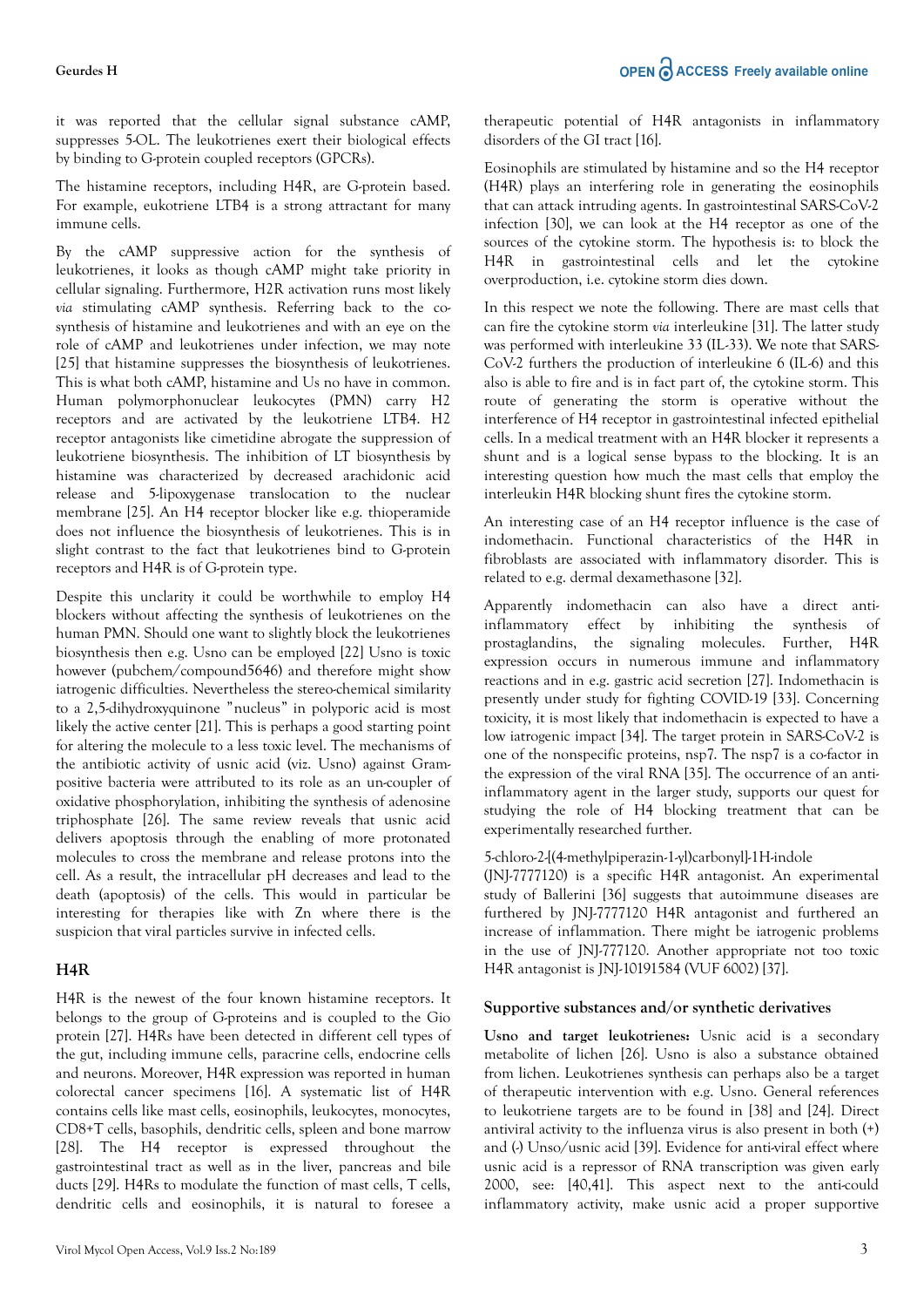#### **Geurdes H**

substance for diminishing the cytokine storm with histamine response suppression. There is the already mentioned connection between Usno and H2R.

**Atranorin and protolichesterenic acid:** Another lichen substance, atranorin, is effective against hepatitis C (HC) virus [42]. In this study, the aldehyde group of atranorin was demonstrated to hamper the entry of the HC virus into the host. It is worthwhile to investigate if atranorin is a direct antiviral to SARS-CoV-2. A related matter is the possible blocking of HIV active elements [43]. If a similar some HIV mechanisms are employed in SARS-CoV-2, then the lichen derived protolichesterenic acid is a not toxic frustration for the HIV virus to create nascent DNA from its RNA. This hampers the spreading infection of the HIV virus and could also affect the possible routes via HIV elements on the S spike given those elements are active somehow. We refer again to the possibility of  $gp41$  on SARS-CoV [5].

Using protolichesterenic acid can be active as a supportive substance for the blocking of the histamine fired cytokine storm. The paper [2] that questions the conclusions of [44] is referred to as well. From the latter we read that the HIV elements are short sections that are not unique to SARS-CoV-2 and HIV. It must be noted that the presence of gp120 on the S spike protein of SARS-CoV-2 is not denied by Zhang cum suis. It is also not demonstrated that those elements are inactive. Therefore looking at how HIV infects, [43], we may still hold that SARS-CoV-2 behaves in some ways similar, cit:"At the initial stage, HIV comes into contact with a CD4-expressing cell (such as a helper T cell or macrophage). The main glycoprotein needed for this interaction is gp120 on the virion surface, which forms a trimer together with a trans membrane component, gp41".

**HIV gp120 blocker:** Recently Pradhan et al claimed that there are HIV elements in the S spike protein of the SARS-CoV-2 virus [44]. In a paper by Zhang [2] it was contested that "such inserts" were proof of an engineered virus. If we leave that discussion for what it is, then, we note that [2] does not deny that gp120 is present on the S spike of the virus. M. Phillips and J. Svard inform us that gp120 is the main protein needed by the virus to make contact with CD4+ type of cells (helper T cells and macrophage cells). The protein gp120 forms a trimer with the trans membrane gp41 and in this way a virus carrying gp120 can insert its RNA into the host [43]. Because SARS-CoV-2 carries this structure it is likely that it is used in the infection. We explicitly note that [2] did not demonstrate that the gp120 segments on the S spike are not active.

Therefore CD4+ binding disturbing substance like maraviroc may hamper the SARS-CoV-2 virus propagation/multiplication [15]. Interestingly, concerning CD4+ cells we may observe the role of fenbendazole. Fenbendazole is a member of benzimidazole group of anthelminthic like ivermectin (pubchem/compound 6321424). In [9] we read that the administration of fenbendazole to healthy mice stimulated the proliferative response of T-and B-cells to non-specific poly-clonal activators, but partially inhibited the CD4+, CD8 percentage of and +T-lymphocytes. If gp120 in the S spike of SARS-CoV-2 actually targets CD4+, then fenbendazole might hamper the CD4+ infection route. The treatment of nematode infected mice considerably stimulated the proliferative response of B-cells in comparison with T-cells.

**Indomethacin:** This substance interferes with one of the nonspecific proteins involved in the transcriptase complex. Moreover, indomethacin [45] has a potent antiviral effect against the SARS-CoV virus from beginning of 2000. Indomethacin targets the nsp7 protein of the SARS-Cov-2 virus and is a prostaglandin E2 synthase inhibitor [33].

**Zinc:** Zinc possesses direct antiviral properties, e.g. against influenza. Zinc is captured in vivo in metallothioneins and it should be noted that metallothioneins, although highly responsive to zinc, have long been classified as interferon (IFN) stimulated genes. IFNs are immune-stimulatory cytokines secreted from infected cells and nearby immune cells that induce the expression of hundreds of antiviral genes [46]. Zn avoids the apoptosis of cells that contain virus material. Some metallothioneins are generated by some viruses as a response to Zn. Not all metallothioneins fire IFN or prevent apoptosis of infected cells but the authors wonder if Zn is not too complicated where we are trying to let a cytokine storm die down.

**ACE2 receptor antagonism:** On the host cell residing, angiotensin converting enzyme 2(ACE2) is recognized as one of the receptors of the S spike of SARS-Cov-2 RNA infection of the host. Generally angiotensin converting enzyme is related to blood pressure regulation [47]. ACE2 is accountable for humanhuman infection [48]. In Gordon's research of  $\approx$  300 protein interactions, captopril [33] is considered a modulator/ competitive inhibitor of the ACE2 binding. It decreases the level of angiotensin 2. A search on pubchem showed that there are other competitive inhibitors of ACE2 binding like e.g. fosinopril. Like captopril, fosinopril competitively inhibits ACE thereby it decreases the formation of the potent vasoconstrictor, angiotensin 2. The latter is one of the main factors in in hypertension induced tissue damage (pubchem/compound 172198) and [49]. Diminishing the angiotensin 2 production with suppressing its production implicitly also lowers the cytokine production and the synthesis of new ACE2 receptors [50].

### **DISCUSSION**

Histamine has a direct modulating effect. We mention upfront a study where histamine is coupled to the immune-regulation of HIV infected patients [51]. In our theoretical paper we focused on histamine 1,2 and 4 receptor types. Although histamine 3 receptor also occurs in lung tissue and neuroendocrine gastrointestinal tissue, we have not inspected it very deeply. H3 receptors are more associated to neuro endocrine tissue. This will most likely warrant a subsequent study.

Looking at a possible gp120 to CD4+ infection route of SARS-C0V-2, the lowering of histamine is immediately hampering CD4+ activity. Perhaps it is too simple to say *in vivo*; less histamine less CD4+ and therefore less gp120-CD4+ infection. However, the direct influence already shows the importance of antihistamines in hampering SARS-CoV-2. In the analopgous virus, SARS-CoV, the RNA genome replication is a crucial step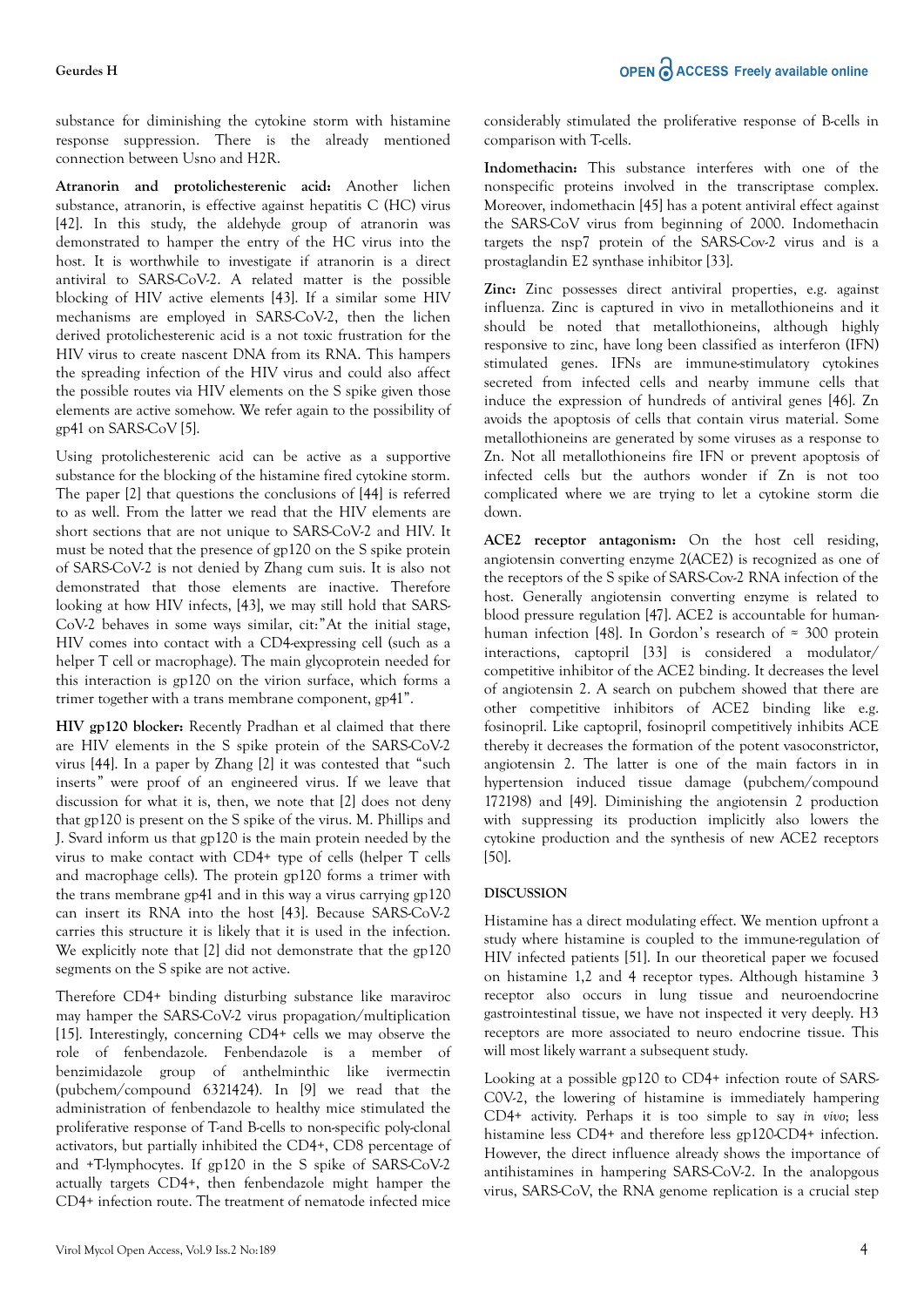in SARS-CoV propagation and is mediated by the RNA replicase [52]. The S spike of SARS-CoV-2 also contains the replicase necessary cofactor nsp7. So it makes sense to believe that the virus propagation can run similar to SARS-CoV. From the study done by [2] we may observe that SARS-CoV does not contain the HIV elements such as SARS-CoV-2. It therefore makes sense to hypothesize that SARS-CoV-2 also has ways to propagate that differ from SARS-CoV. Nevertheless, interference with indomethacin therewith targeting cofactor nsp7 is a genuine possibility to hamper SARS-CoV-2 virus propagation.

The role of histamine in the generation of interleukins IL-1 and IL-6 that also may further the possibility of infection *via* ACE2 is another more indirect effect of histamine and provides reason to look at the possibility of antihistamines next to competitive inhibitors of ACE2. Competitive anti-angiotensin also may suppress the creation of ACE2 receptors on the host cell. We note here that indomethacin (pubchem/compound 3715) shares a 2D structural indol resemblance with serotonin (pubchem/ compound 160436). In this case we are looking at the indol skeleton and the OH substitute at the same 2D indol structure. Interestingly enough in HIV-1 we have LEDGF/p75 integrase inhibitors; a strong binding partner of HIV-1 integrase [43]. There are a group of rationally designed small molecules containing the indol skeleton [53] that targets the LEDGF/p75- IN. All of those molecules, like e.g. CHIBA-3000, have an indole skeleton [53].

In the indol (Figure 1) the OH group resides at another position relative the N than serotonin and indomethacin. Perhaps that the indol sharing also points to the use of the CHIBAn molecules in SARS-CoV-2 originally targeted for LEDGF/p75- IN (integrase) in HIV-1. LEDGF/p75 is by far the most extensively studied co-factor in HIV study. It is a 74 kD protein ubiquitously expressed, chromatin associated protein in HIV-1 infection. Because certain HIV elements are on the S spike it could pay to look at substances that hamper the gp120 binding of the virus to CD4+ cells. It is noted here that the N-terminal domain structure (amino acids 1-49) of the HIV-1 IN protein resemble the zinc finger [46] with a His, Cys, Cys combination [43]. The S of cystine provide the binding place for e.g.  $Mg^{2+}$  or  $Zn^{2+}$ , there is a connection with the LEDGF approach to hamper the integrase in which in HIV-1 the IN protein participates. With this way of looking at an alternative binding *via* the gp120 on the S spike (which presence is confirmed by Zhang et al., we are obviously not forgetting the ACE2 binding but merely mention other possible ways of infection. Before entering more deeply into the possibilities of antihistamines, we note that there were already objections against what is called the non-steroidal anti-inflammatory drugs (NSAIDs). No conclusive evidence against their use could be concluded however [54].



**Figure 1:** Basic Indol structure [24].

The more general aim of the study was:

Find means to let the cytokine storm for at least gastrointestinal infection die down

To provide supportive substances that hamper the virus replication

Use e.g. IgE 'trained' to attack the virus when the attack is most effective. To our minds it is most effective after the cytokine chaos is resolved

We studied possible routes. E.g., it is possible to (1) suppress H4R in gastrointestinal cells with JNJ-7777120, to use (2) maraviroc to hamper infection *via* gp120 and use (3) IgE trained cells to eradicate the SARS-CoV-2 virus. In Table 1 we present a number of combinations that may look interesting for further experimental research. Another route is to replace (2) with indomethacin and keep (3) as it is. Obviously JNJ-7777120 can be replaced with thioperamide. Therefore we can obtain a combinatorial matrix of possibilities. It is noted that substances like atranorin and usnic acid can also play a role in (2). Concerning the supportive substances we mention the following. Lichen substances show weak antiviral activity. The role of Zn is somewhat confusing. Especially the role of metallotrienes needs to be sorted out further.

Lowers the cytokine storm with H4R

Hampers the virus multiplication and

Eliminates the virus

If necessary :

It can be supplemented with cetirizine or levocetirizine to block the H1R and we may also look at leukotrienes.

It can be supplemented with atranorin to hamper other aspects of virus multiplication.

Most likely there are other ways of obtaining objective number three.

Concerning (3) we acknowledge that this aspect is not studied very deeply either. Therole of IgE, IgM and IgA might also necessitate a follow up if it is possible. Interestingly, Adami [55] found that the H4R antagonist JNJ-7777120 is able to undo the gastric damage of indomethacin. The "ok" in the tox column of Table 1 is based on their finding. Perhaps that a similar situation is valid for JNJ-10191584. It is hence possible to block the cytokine storm, hamper the nsp7 guided infection and undo the damage of indomethacin.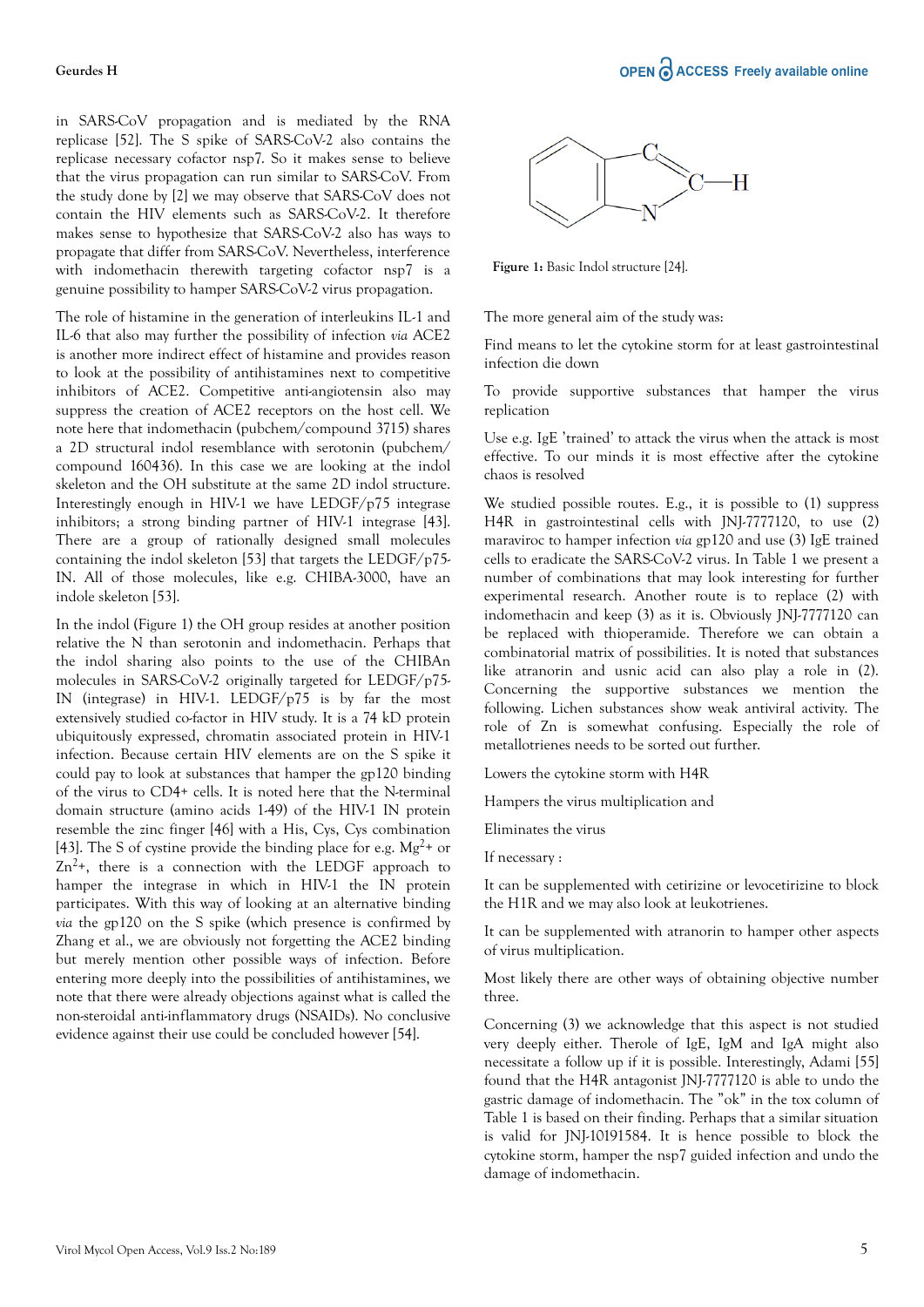Contrary to JNJ-7777120, the H4R antagonist thioperamide does not have an indol (Figure 1) skeleton. Moreover, there are two N atoms in the five ring and this ring is not connected to a benzene structure. Thioperamide allow LTB4 and there is most likely a larger role for the H4 receptor in LTB4 production [56]. It must be noted that we did our theoretical study in the field of applying non-steroidal anti-inflammatory drugs. Although there could be sceptical reactions towards this approach, we believe that it is a valid one in early treatment to prevent the cytokine overproduction. There is literature to support this [57-59].

**Table 1:** Some H4 antagonists with supportive substances and remarks made on 2D structural chemistry and a column, designated toxicity (tox), which is only indicative for what the authors know about the combination of those substances. ok is explained in the text, "?" means we don't know yet.

| H <sub>4</sub> R substance     | Supportive substance | Remarks                                                                                                                                                      | Toxicity (tox)           |
|--------------------------------|----------------------|--------------------------------------------------------------------------------------------------------------------------------------------------------------|--------------------------|
| JNJ-7777120                    | Indomethacin         | Blocks c-storm & hampers nsp7 infection. indol<br>shared structure                                                                                           | $\alpha$                 |
| INI-10191584                   | Indomethacin         | c-storm blocking & hampers infection. aldehyde<br>group demonstrated to hamper the entry of the<br>Hepatic C virus. no 2D structural chemical<br>relatedness |                          |
| Thioperamide                   | Indomethacin         | Blocks c-storm & hampers nsp7 infection. double<br>N 5 ring twisted but related JNJ-10191584                                                                 |                          |
| JNJ-7777120                    |                      |                                                                                                                                                              |                          |
| JNJ-10191584                   |                      | c-storm blocking & hampers infection. aldehyde<br>group demonstrated to hamper the entry of the                                                              | $\overline{\phantom{a}}$ |
| Thioperamide                   | Atranorin            | Hepatic C virus. no 2D structural chemical<br>relatedness                                                                                                    |                          |
| JNJ-7777120                    | CHIBA-3000           | Blocks c-storm & interferes with integrase in HIV-1<br>LEDGF, indol shared structure                                                                         | $\gamma$                 |
| Antihistamine like JNJ-7777120 | Captopril            | Interferes with ACE2 production via cytokine IL-6<br>similar as H4R antagonist N containing 5 ring is<br>not indol like                                      | $\overline{\phantom{a}}$ |
| Antihistaminelike JNJ-7777120  | Fosinopril           | Interferes with ACE2 production via cytokine IL-6<br>similar as H4R antagonist N containing 5 ring is<br>not indol like similar to captopril                 | $\overline{\cdot}$       |

#### **CONCLUSION**

We end this discussion section by noting that to our minds the structural 2D resemblance with an indol (Figure1) skeleton between some of the antiviral substances explored and serotonin cannot be altogether accidental. Especially because of nsp7 is a cofactor in the polymerase of the enzyme. The chemical similarity between the indol skeleton of indomethacin and the indol skeleton of CHIBA-3000 can be an indication of a similar way of the SARS-CoV-2 virus propagation and the HIV virus. Perhaps this allows us to gain insight into possible other ways of infection besides the ACE2 route. Of course quantum chemical electron cloud density studies, e.g., or e.g. hydrogen bonding in DNA base pairs can provide more insight into the idea of indol skeleton similarity.

### **ACKNOWLEDGMENT**

We would like to thank Dr. Ivoyl P. Koutsaroff (Wisol Japan KK, Osaka, Japan), Ad Popper, MSc and Bert vd Bos, BSc and for their support during this paper preparation.

#### **REFERENCES**

- 1. Wu F, Zhao S, Yu B, Chen YM, Wang W, Song Z, et al. A new coronavirus associated with human respiratory disease in China. Nat. 2020;579(7798):265-269.
- Zhang C, Zheng W, Huang X, Bell EW, Zhou X, Zhang Y. Protein Structure and Sequence Reanalysis of 2019-nCoV genome refutes snakes as its intermediate host and the unique similarity between its spike protein insertions and HIV1. J Proteome Res. 2020;19(4): 1351-1360.
- 3. Andersen KG, Rambaut A, LipkinWI, Holmes EC, Garry RF. The proximal origin of SARS-CoV-2. Nat Med. 2020;26(8):450-455.
- 4. Bojkova D, McGreig JE, McLaughlin KM, Masterson SG, Widera M, Kra¨hling V, et al. SARS-CoV-2 and SARS-CoV differ in their cell tropism and drug sensitivity profiles.BioRxiv. 2020.
- 5. Zhang XW, Yap YL. Yap. Structural similarity between HIV-1 gp41 and SARS-Cov S2 proteinssuggests an analogous membrane fusion mechanism. J MolecStruct. 2004;677(66):73-76.
- 6. George A. Cytokine storm, an overreaction of the body's immune system New Scientist. 2020.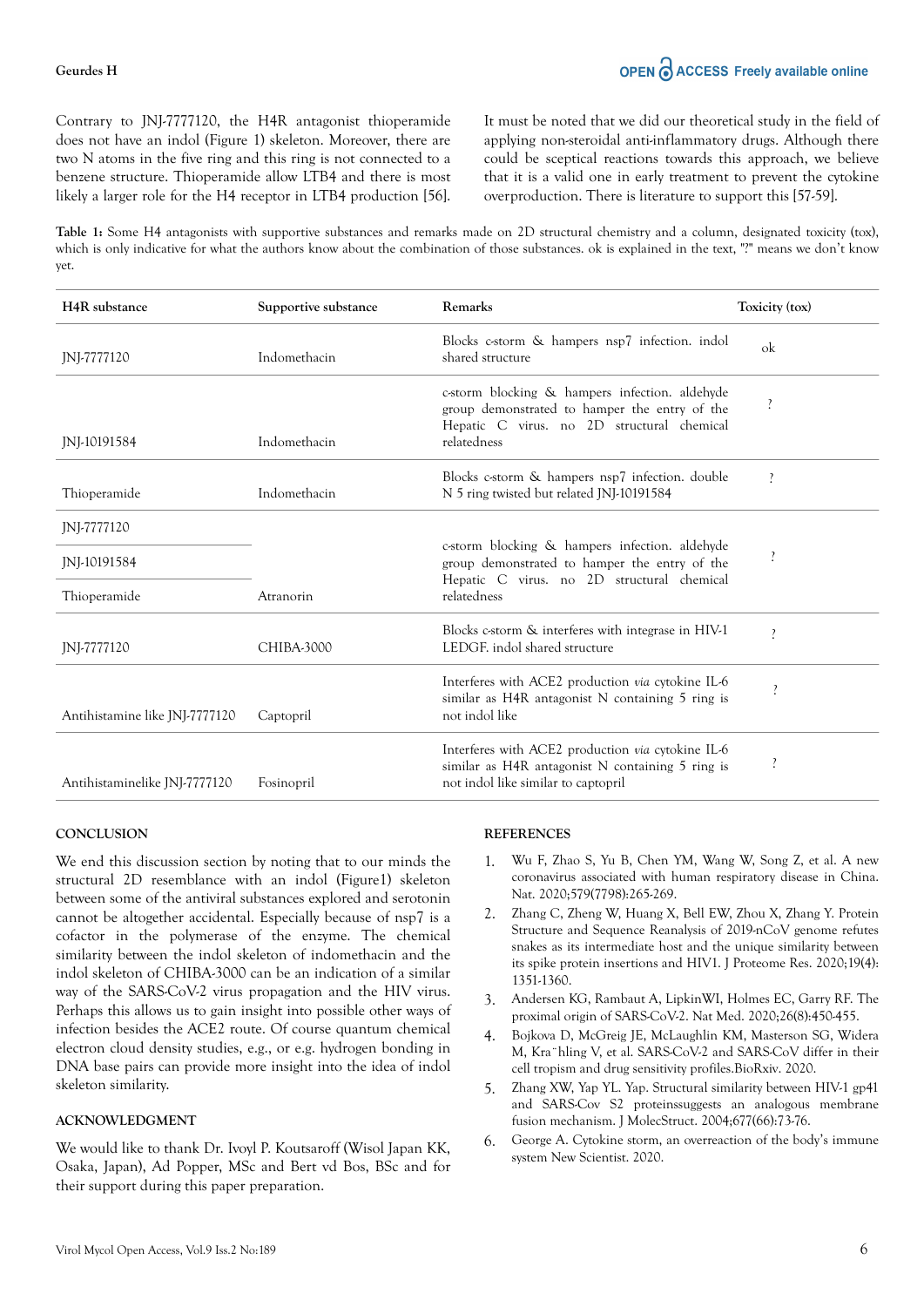## OPEN CACCESS Freely available online

#### **Geurdes H**

- 7. Caly L, Druce JD, Catton MG, Jans DA, Wagstaff KM. The FDAapproved drug ivermectin inhibits the replication of SARS-CoV-2 *in vitro*. Antiviral Res. 2020;178(6):104787.
- 8. Omura S, Crump A.The life and times of ivermectina success story. Trop Med Infect Dis. 2004;2(5):984-989.
- 9. Sajid MS, Iqbal Z, Muhammad G, Iqbal MU. Immunomodulatory effect of various anti-parasitics: a review. Parasitol. 2006;132(3): 301-313.
- 10. Wassermann S, Stumpf M, Schmidt K, Schieffer B, Ohm BB, Nickenig G. Interleukin-6 induces oxidative stress and endothelial dysfunction by overexpression of the angiotensin 2 type 1 receptor. Circ Res. 2004;5(5):534-541.
- 11. Sirois J, M´enard G, Moses AS, Bissonnette EY. Importance of histamine in the cytokine network in the lung through H2 and H3 receptors: Stimulation of IL-10 production. J Immunol. 2000;164(6):2964-2970.
- 12. Scott NE. Ivermectine toxicity, In: Small animal critical care medicine, (Eds): D. Silverstein and K. Hopper, Elsevier. 2008;5(66):392-393.
- 13. Chen L, Deng H, Cui1 H, Fang J, Zuo Z, Deng J, et al. Inflammatory responses and inflammation-associated diseases in organs. Oncotarget. 2018;9(6):7204-7218.
- 14. Hayes MD,Ward S, Crawford G, Seoane RS, Jackson WD, Kipling D, et al. Natural IgE promotes epithelial hyperplasia and inflammation-driven tumour growth. Biorxiv. 2019.
- 15. Zhou P, Homberg JR, Fang Q, Wang J, Li W, Meng X, et al. Histamine-4 receptor antagonist JNJ7777120 inhibits proinflammatory microglia and prevents the progression of Parkinsonlike pathology and behavior in a rat model. BrainBehav Immun. 2019;6(7):76(7):61-73.
- 16. Coruzzi G, Adami M, Pozzoli C. Role of histamine H4 receptors in the gastrointestinal tract. Front Biosci. 2012;S4:226-239.
- 17. Staevska M, Popov TA, Kralimarkova T, Lazarova C, Kraeva S. The effectiveness of levocetirizine and desloratadine in up to 4 times conventional doses in difficult to treat urticarial. J Allergy ClinImmunol.2010;125(3):676-682.
- 18. Jang YG, Wang JH, Kim JS. Levocetirizine inhibits rhinovirusinduced ICAM-1 and cytokine expression and viral replication in airway epithelial cells. Antiviral Res. 2009;81(3):226-233.
- 19. Kumar N, Mishra B, Mehmood A, Athar M, Mukhtar MS. Integrative network biology framework elucidates molecular mechanisms of SARS-CoV-2 pathogenesis.Biorxiv. 2020.
- 20. Jung MC, Kim JK, Cho JY, Song JW, Lee B, Park JW, et al. A case of levocitirizine-induced liver injury. J Clin Molec Hepatol. 2016;22(8):495-498.
- 21. Huneck S. Lichen Substances, In: Progress in phytochemistry (Eds): L. Reinhold and Y. Liwschitz.1968;1(5):223-346.
- 22. Cocchietto M, Skert N, Nimis P, Sava G. A review on usnic acid, an interesting natural compound. Sci Nat. 2002;89(6):137-146.
- 23. Salmon JA, Higgs GA. Prostaglandins and leukotrienes as inflammatory mediators. Bri Med Bulletin. 2007;43(2):285-296.
- 24. Jo-Watanabe A, Okuno T, Yokomizo T. The role of leukotrienes as potential therapeutic targets in allergic disorders. Int J Mol Sci. 2019;20(5):3580-360.
- 25. Flamand N, Plante H, Picard S, Laviolette M, Borgeat P. Histamine-induced inhibition of leukotriene biosynthesis in human neutrophils: involvement of the H2 receptor and cAMP. Br J Pharmacol. 2004;141(4):552-561.
- 26. Kosani´c M, Rankovi´c B. Lichen secondary metabolites as potential antibiotic agents. Lichen secondary metabolites. 2019;1(4):99-128.
- 27. Ikawa Y, Shiba K, Ohki E, Mutoh N, Suzuki M, Sato H, et al. Comparative study of histamine H4 receptor expression in human dermal fibroblasts. J Toxicol Sci. 2008;33(4):503-508.
- 28. MarsonCM. Targeting the histamine H4 receptor. Chem Rev. 2011;111(11):7121-7126.
- 29. Deiteren A, De Man JG, Pelckmans PA, De Winter BY. Histamine H4 receptors in the gastrointestinal tract. Brit Pharmacol. 2014;172(5):1165-1178.
- 30. Xiao F, Tang M, Zheng X, Liu Y, Li X, Shan H. Evidence for gastrointestinal Q3 infection of SARS-CoV-2. Gastroenterol. 2020;158(6):1831-1833.
- 31. Onnberg ER, Ghaib A, Ceriol C, Enoksson M, Arock M, Afholm JS, et al. Divergent effects of acute and prolonged interleukin 33 exposure on mast cells IgE mediated functions. Front Immunol. 2019.
- 32. Zampeli E, Tiligada E. The role of histamine H4 receptor in immune and inflammatory disorders. Brit J Pharmacol. 2009.
- 33. Gordon DE, Jang GM, Bouhaddou M, Xu J, Obernier K, O ' Meara MJ, et al. A SARS-CoV-2-human protein-protein interaction map reveals drug targets and potential drug repurposing.Addgene. 2020.
- 34. Polat B, Suleyman H, Alp HH. Adaptation of rat gastric tissue against indomethacin toxicity. Chem Biological Interact. 2010;186(4):82-89.
- 35. Gao Y, Yan L, Huang Y, Liu F, Zhao Y, Cao L, et al. Structure of RNA-dependent RNA polymerase from 2019-nCoV, a major antiviral drug. Biorxiv. 2020.
- 36. Ballerini C, Aldinucci A, Luccarini I, Galante A, Manuelli C, Blandina P, et al. Antagonism of histamine H4 receptors exacerbates clinical and pathological signs of experimental autoimmune encephalomyelitis. Brit J Pharmacol. 2013;170(1): 67-77.
- 37. Zhang M, Thurmond RL, Dunford PJ. The histamine H4 receptor: A novel modulator of inflammatory and immune disorders. PharmacolTher. 2006;113(3):594-606.
- 38. Sharma JN, Mohammed LA. The role of leukotrienes in the pathophysiology of inflammatory disorders: Is there a case for revisiting leukotrienes as therapeutic targets?. InflammPharmacol. 2006;14(6):10-16.
- 39. Sokolov DN, Zarubaev VV, Shtro AA, Polovinka MP, Luzina OA, Komarova NI. Anti-viral activity of (-)-and (+)-usnic acids and their derivatives against influenza virus A(H1N1)2009.Bioorgan Med ChemLett. 2012;22(5):7060-7064.
- 40. Araujo AAS, de Melo MGD, Rabelo TK, Nunesa PS, Santosa SL, Serafinic MR, et al. Review of the biological properties and toxicity of usnic acid. Nat Prod Res. 2015.
- 41. Shtro AA, Zarobaev VV, Luzina OA, Sokolov DN, Salakhutdinov NF. Derivatives of usnic acid inhibit broad range of influenza viruses and protect mice from lethal influenza infection. Antiviral Chem Chemother. 2015;24(4):92-98.
- 42. Vu TH, Le Lamer A, Lalli C, Boustie J, Samson M, Lohzic-LeDvhat F, et al. Depsides: Lichen metabolites active against Hepatitis C virus. PLOS One. 2015.
- 43. Phillips M, Svard J. Antiretroviral drugs: Current Therapy, recent developments and future perspectives, in: frontiers in clinical drug research: J HIV. 2015;3:57
- 44. Pradhan P, Pandey AK, Mishra A, Gupta P, Tripathi PK, Menon MB, et al. Uncanny similarity of unique inserts in the 2019-nCoV spike protein to HIV-1 gp120 and Gag. Biorxiv. 2020.
- 45. C Amici, Di Caro A, Ciucci A, Chiappa L, Castilletti C, Martella V, et al. Indomethacin has a potent antiviral activity against SARS coronavirus. Antiviral Thera. 2006;11(4):1021-1030.